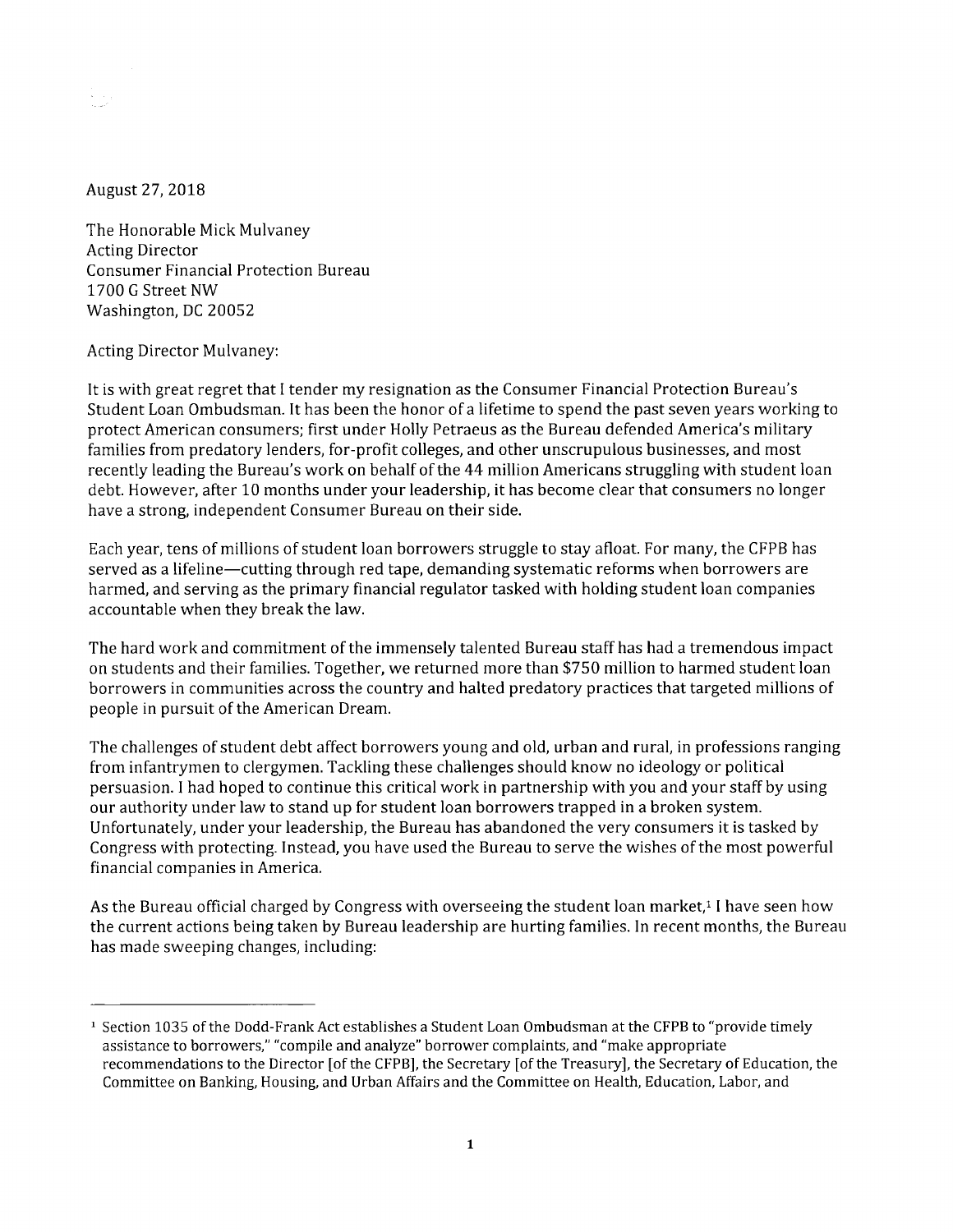- **• Undercutting enforcement of the law.** It is clear that the current leadership of the Bureau has abandoned its duty to fairly and robustly enforce the law. The Bureau's new political leadership has repeatedly undercut and undermined career CFPB staff working to secure relief for consumers. These actions will affect millions of student loan borrowers, including those harmed by the company that dominates this market. In addition, when the Education Department unilaterally shut the door to routine CFPB oversight of the largest student loan companies, the Bureau's current leadership folded to political pressure. By undermining the Bureau's own authority to oversee the student loan market, the Bureau has failed borrowers who depend on independent oversight to halt bad practices and bring accountability to the student loan industry.
- **• Undermining the Bureau's independence.** The current leadership of the Bureau has made its priorities clear — it will protect the misguided goals of the Trump Administration to the detriment of student loan borrowers. For nearly seven years, I was proud to be part of an agency that served no party and no administration; the Consumer Bureau focused solely on doing what was right for American consumers. Unfortunately, that is no longer the case. Recently, senior leadership at the Bureau blocked efforts to call attention to the ways in which the actions of this administration will hurt families ripped off by predatory for-profit schools. Similarly, senior leadership also blocked attempts to alert the Department of Education to the far-reaching harm borrowers will face due to the Department's unprecedented and illegal attempts to preempt state consumer laws and shield student loan companies from accountability for widespread abuses. At every turn, your political appointees have silenced warnings by those of us tasked with standing up for servicemembers and students.
- **• Shielding bad actors from scrutiny.** The current leadership of the Bureau has turned its back on young people and their financial futures. Where we once found efficient and innovative ways to collaborate across government to protect consumers, the Bureau is now content doing the bare minimum for them while simultaneously going above and beyond to protect the interests of the biggest financial companies in America. For example, late last year, when new evidence came to light showing that the nation's largest banks were ripping off students on campuses across the country by saddling them with legally dubious account fees, Bureau leadership suppressed the publication of a report prepared by Bureau staff. When pressed by Congress about this, you chose to leave students vulnerable to predatory practices and deny any responsibility to bring this information to light.

American families need an independent Consumer Bureau to look out for them when lenders push products they know cannot be repaid, when banks and debt collectors conspire to abuse the courts and force families out of their homes, and when student loan companies are allowed to drive millions of Americans to financial ruin with impunity.

In my time at the Bureau I have traveled across the country, meeting with consumers in over three dozen states, and with military families from over 100 military units. I have met with dozens of state law enforcement officials and, more importantly, I have heard directly from tens of thousands of individual student loan borrowers.

Pensions of the Senate and the Committee on Financial Services and the Committee on Education and Labor of the House of Representatives." See 12 U.S.C. g 5535.